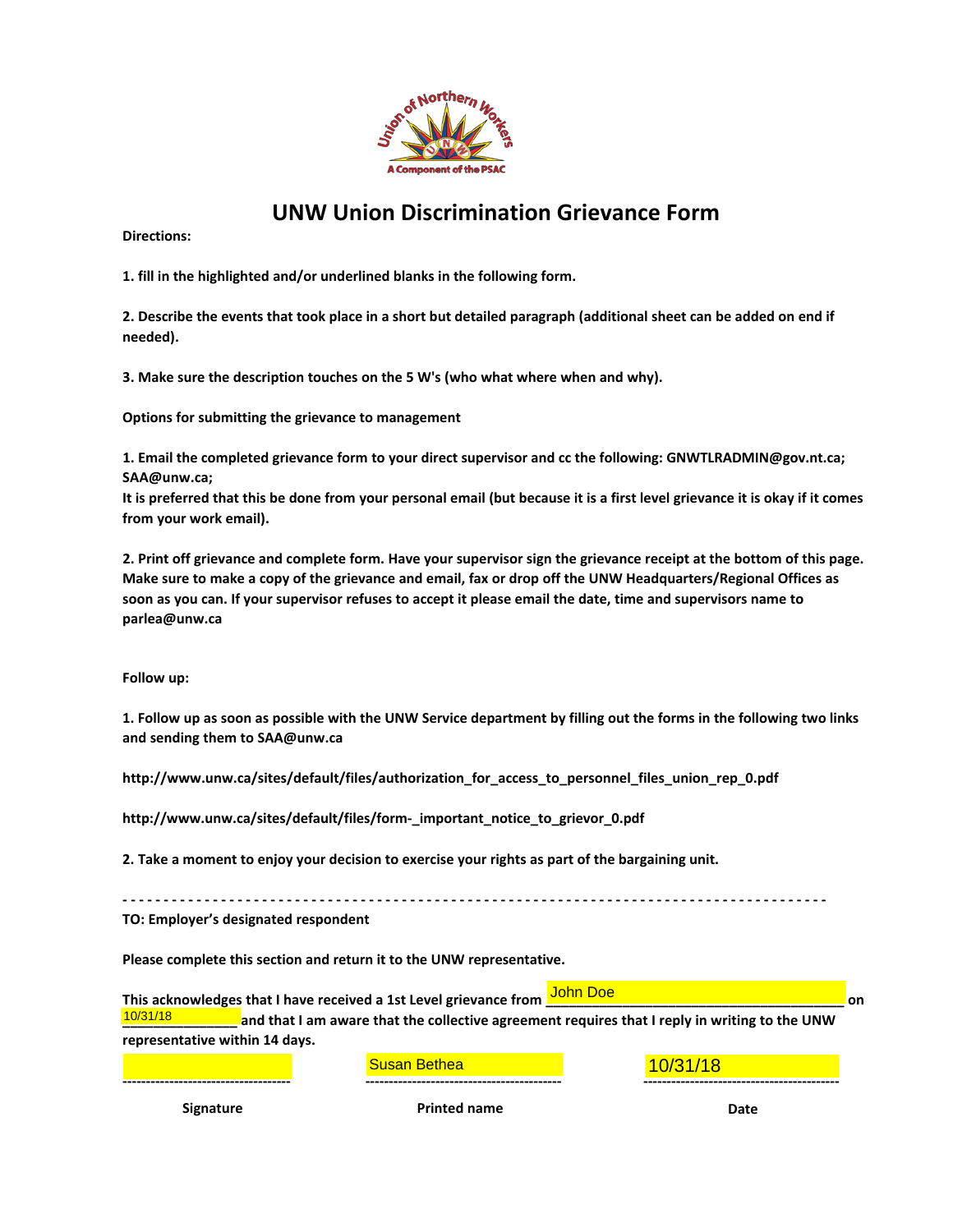

Date: <mark>10/26/18</mark>

To: <mark> Susan Bethea</mark>

Mr/Ms\_<mark>Susan Bethea\_\_\_\_\_\_\_\_\_</mark>

## **Re: Grievance- Discrimination/Interference/Restriction/Harassment/Coercion**

The Union of Northern Workers hereby files this First Level grievance on behalf of Mr/Ms. in accordance with Article 37 of the Collective Agreement. The Employer is in violation of Articles 3, 37, and any other related Articles of the Collective Agreement, pertinent Legislation, and/or Regulations, Policies and past practices.

The Union of Northern Workers alleges that the Employer has failed to protect our member/s from discrimination, interference, restriction, harassment or coercion exercised or practiced by reason of Union membership or activity, or by exercising their rights under the Collective Agreement.

Below you will find a short description of the events leading to this grievance:



Additional information may be attached on a seperate page.

The union specifically asserts that other issues may present and it places the Employer on notice that as the union becomes aware of such it shall put the Employer on notice, either through the process of this grievance up to the point of referral to arbitration or through the filing of a further grievance. The union maintains that where those other issues are so determined the union does not regard itself restricted.

If you would like to discuss please feel free to give me a call or contact me via email,

Sincerely,

John Doe

\_\_\_\_\_\_\_\_\_\_\_\_\_\_\_\_\_\_\_\_\_\_\_\_\_\_\_